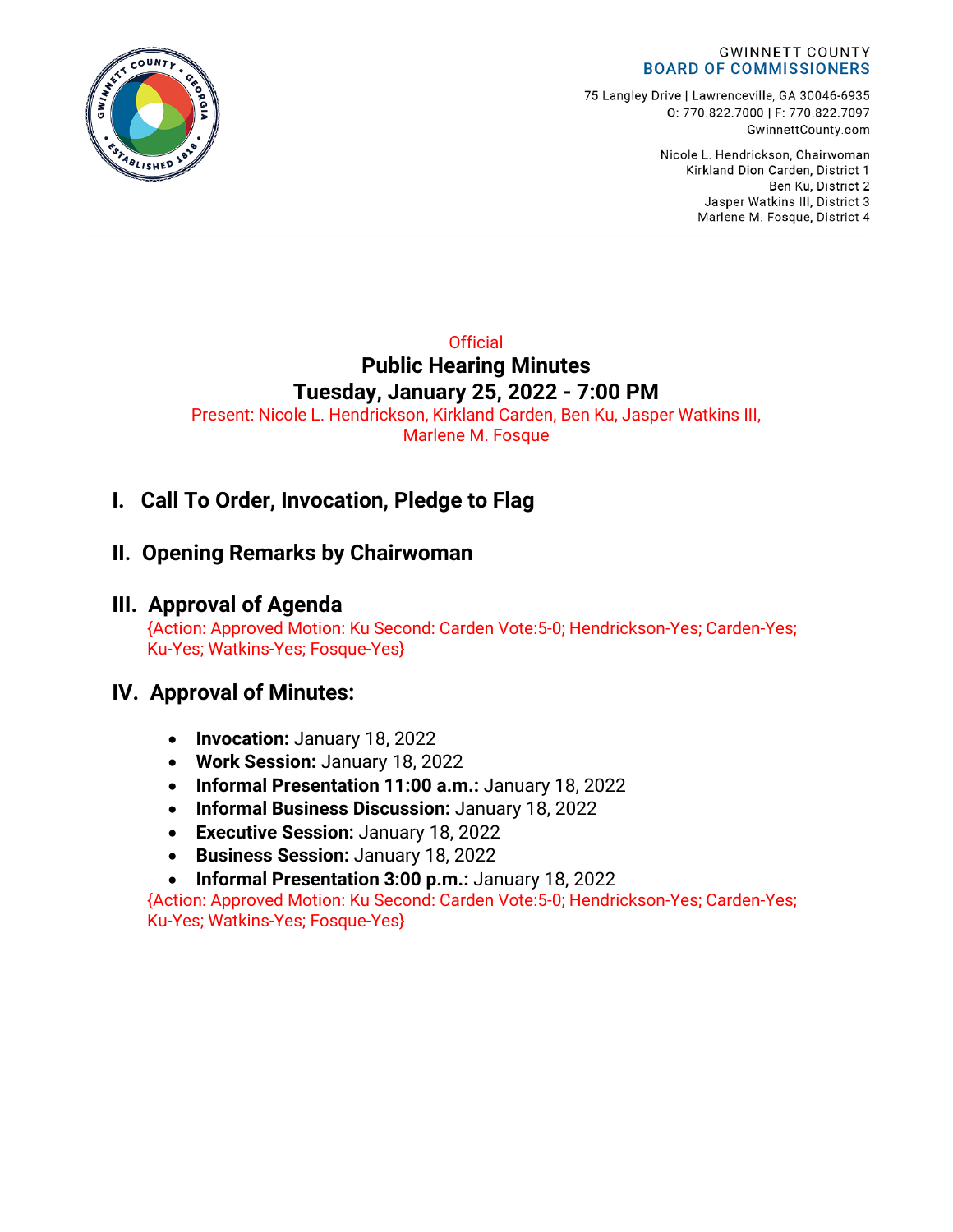## **V. Public Hearing - Old Business**

#### **1. Planning & Development/Susan Canon**

**2021-1623** (Formerly GCID 20210460) **SUP2021-00022**, Applicant: Rockbridge Self Storage, LLC, Owner: Noorallah J. Alimohammed; Tax Parcel No. R6060 009; 5300 Block of Stone Mountain Highway and 1900 Block of Rockbridge Road; Application for a Special Use Permit in a C-2 Zoning District for a new Self-Storage Facility (Climate-Controlled); 1.08 acres. District 2/Ku (Tabled on 1/25/2022) (Tabled to 2/1/2022) (Public hearing was held) [Planning Department Recommendation: Deny] [Planning Commission Recommendation: Deny] {Action: Tabled Motion: Ku Second: Carden Vote: 5-0; Hendrickson-Yes; Carden-Yes; Ku-Yes; Watkins-Yes; Fosque-Yes}

**2021-1620** (Formerly GCID 20211344) **RZM2021-00044**, Applicant: CKK Development Services, Owners: Cordos Vinicius, Rusu Alexandru, and 3480 Lake Carlton Trust; Rezoning of Tax Parcel Nos. R5126 025, 034, and 042; 3410, 3450, and 3480 Lake Carlton Road; R-100 to R-TH for Townhouses; 22.01 acres. District 3/Watkins [Planning Department Recommendation: Approve with Conditions] [Planning Commission Recommendation: Deny] {Action: Approved with Change Motion: Watkins Second: Ku Vote: 5-0; Hendrickson-Yes; Carden-Yes; Ku-Yes; Watkins-Yes; Fosque-Yes}

**2021-1643** (Formerly GCID 20211455) **SUP2021-00072**, Applicant: Reginald Crayton, Owner: Ziven Properties, LLC; Tax Parcel Nos. R6208 077 and 105; 3634 East Liddell Road and 3600 Block of Shackleford Road; Special Use Permit in a C-2 Zoning District for a Car Wash; 1.11 acres. District 1/Carden (Tabled on 1/25/2022) (Tabled to 2/22/2022) (Public hearing was not held) [Planning Department Recommendation: Deny] [Planning Commission Recommendation: Tabled - Date: 2/1/2022] {Action: Tabled Motion: Carden Second: Ku Vote: 5-0; Hendrickson-Yes; Carden-Yes; Ku-Yes; Watkins-Yes; Fosque-Yes}

**2021-1624** (Formerly GCID 20211158) **RZC2021-00021**, Applicant: Reside Partners, LLC c/o Andersen, Tate & Carr, P.C., Owners: Mansour Properties, LLC, Lifestyle Family, LP, John W. Bailey, Rubin Lansky, et. al., and The Lansky Partnership, LP; Rezoning of Tax Parcel Nos. R7146 050, R7146 031, R7146 001 and R7146 007; 1213 Laurel Crossing Parkway, 2620 Mall of Georgia Boulevard, 2900 Buford Drive, and 2900 Block of Buford Drive; C-2 and RA-200 to MU-R for a Mixed-Use Development; 18.19 acres. District 4/Fosque (Tabled on 1/25/2022) (Tabled to 2/22/2022) (Public hearing was not held) [Planning Department Recommendation: Approve with Conditions] [Planning Commission Recommendation: Approve with Conditions] {Action: Tabled Motion: Fosque Second: Ku Vote: 5-0; Hendrickson-Yes; Carden-Yes; Ku-Yes; Watkins-Yes; Fosque-Yes}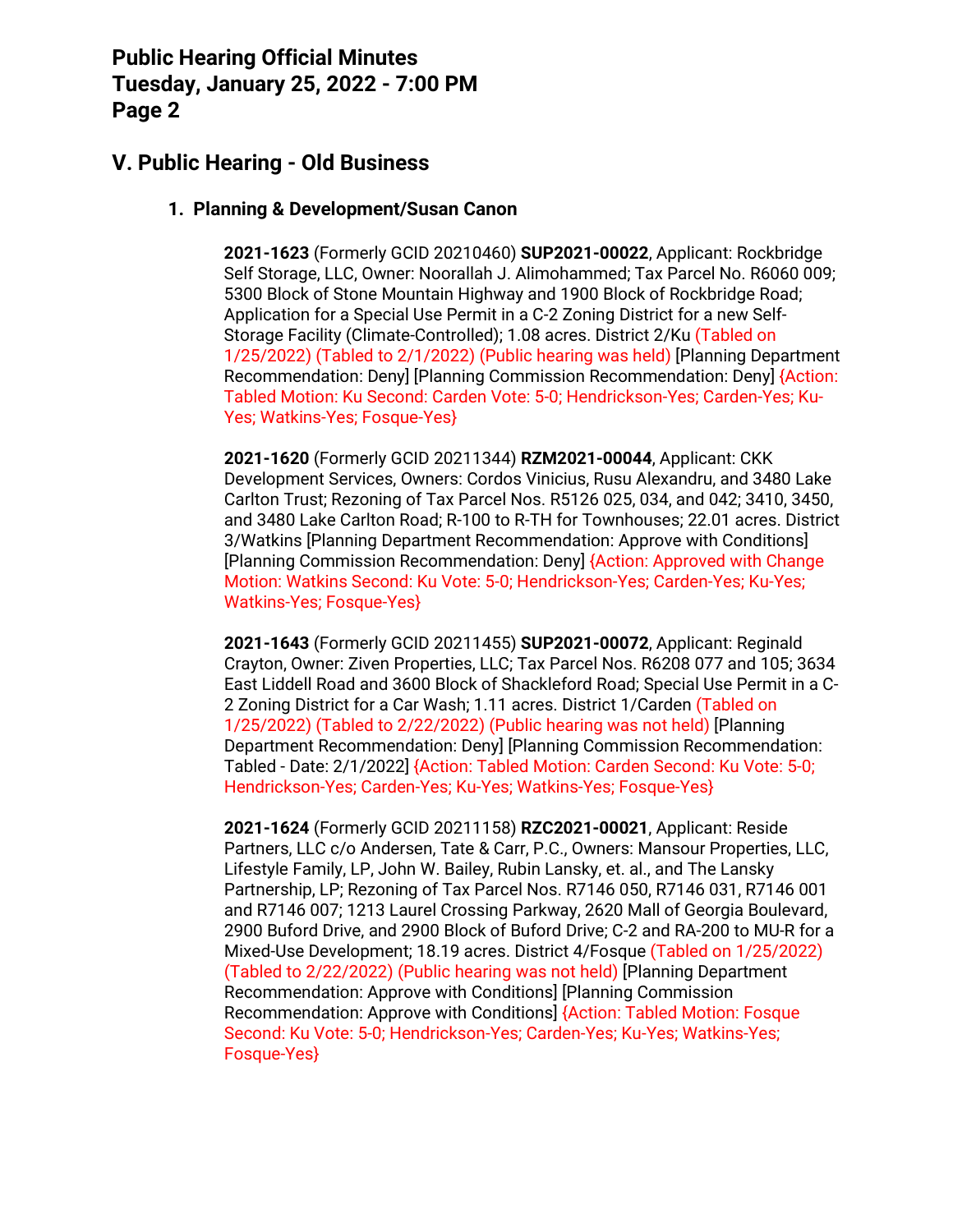## **V. Public Hearing - Old Business**

#### **1. Planning & Development/Susan Canon**

**2021-1646** (Formerly GCID 20211461) **RZC2021-00025**, Applicant: JLB Partners, LLC, Owner: Executive Committee-Baptist Convention; Rezoning of Tax Parcel No. R7122 005; 6405 Sugarloaf Parkway; R-100, O-I, and C-2 to MU-R for a Mixed-Use Development; 40.45 acres. District 1/Carden (Tabled on 1/25/2022) (Tabled to 2/22/2022) (Public hearing was not held) [Planning Department Recommendation: Deny] [Planning Commission Recommendation: Tabled - Date: 2/1/2022] {Action: Tabled Motion: Carden Second: Ku Vote: 5-0; Hendrickson-Yes; Carden-Yes; Ku-Yes; Watkins-Yes; Fosque-Yes}

**2021-1625** (Formerly GCID 20211161) **RZM2021-00034**, Applicant: TPA Residential, LLC c/o Mahaffey Pickens Tucker, LLP, Owner: BCLS Capital, LLC; Rezoning of Tax Parcel Nos. R7157 030 and R7157 102; 6610 Sugarloaf Parkway and 6630 Sugarloaf Parkway; C-2 and M-1 to HRR for Apartments; 7.38 acres. District 1/Carden [Planning Department Recommendation: Approve with Conditions] [Planning Commission Recommendation: Deny] {Action: Approved with Change Motion: Carden Second: Ku Vote: 5-0; Hendrickson-Yes; Carden-Yes; Ku-Yes; Watkins-Yes; Fosque-Yes}

**2021-1627** (Formerly GCID 20211162) **RZM2021-00035**, Applicant: Beazer Homes, LLC c/o Mahaffey Pickens Tucker, LLP, Owners: The Lansky Partnership, LLLP, David Werber, Martin Werber, and David Werber and Martin Werber as coexecutors of the Estate of Mildred Werber; Rezoning of Tax Parcel No. R7148 006; 800 Block of Rock Springs Road; R-100 to R-TH for Townhouses; 54 acres. District 1/Carden [Planning Department Recommendation: Approve with Conditions] [Planning Commission Recommendation: Deny] {Action: Denied without Prejudice Motion: Carden Second: Ku Vote: 5-0; Hendrickson-Yes; Carden-Yes; Ku-Yes; Watkins-Yes; Fosque-Yes}

**2021-1648** (Formerly GCID 20211463) **RZM2021-00049**, Applicant: Grayson Development, LLC, c/o Mahaffey Pickens Tucker, LLP, Owner: Grayson Development, LLC; Rezoning of Tax Parcel No. R5164 008; 3195 Loganville Highway; C-2 to R-TH for Townhouses; 13.58 acres. District 3/Watkins (Tabled on 1/25/2022) (Tabled to 2/22/2022) (Public hearing was not held) [Planning Department Recommendation: Deny] [Planning Commission Recommendation: Tabled - Date: 2/1/2022] {Action: Tabled Motion: Watkins Second: Fosque Vote: 5-0; Hendrickson-Yes; Carden-Yes; Ku-Yes; Watkins-Yes; Fosque-Yes}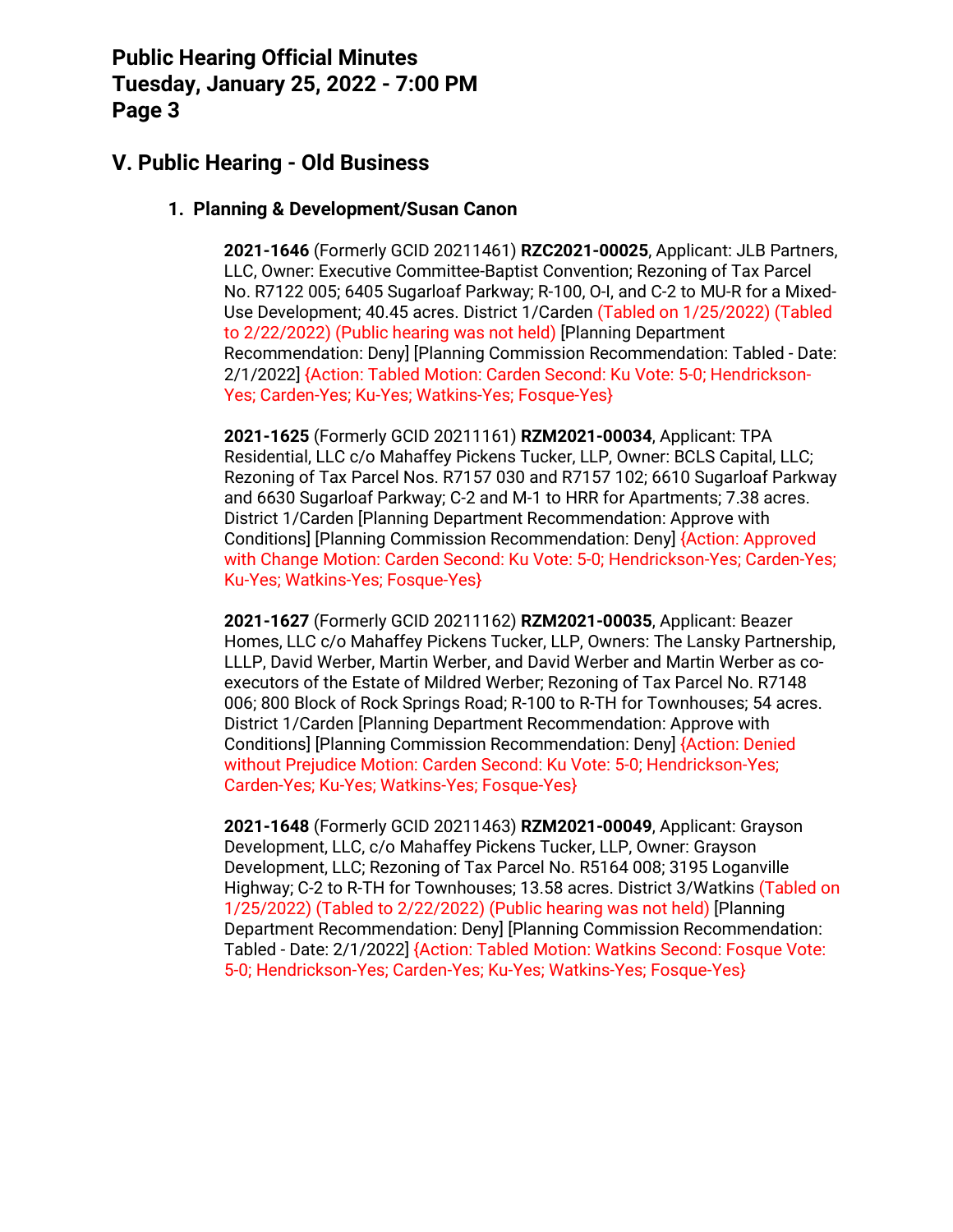## **VI. Public Hearing - Old Business**

#### **1. Planning & Development/Susan Canon**

**2021-1621** (Formerly GCID 20211359) **RZR2021-00046**, Applicant: CasGwyn Construction, LLC c/o Andersen, Tate & Carr, P.C., Owner: James P. Baskin; Rezoning of Tax Parcel No. R5188 006; 2766 Camp Mitchell Road; R-100 to TND for a Single-Family Detached Subdivision; 13.47 acres. District 3/Watkins (Tabled on 1/25/2022) (Tabled to 2/22/2022) (Public hearing was not held) [Planning Department Recommendation: Deny] [Planning Commission Recommendation: Deny] {Action: Tabled Motion: Watkins Second: Fosque Vote: 5-0; Hendrickson-Yes; Carden-Yes; Ku-Yes; Watkins-Yes; Fosque-Yes}

**2021-1638** (Formerly GCID 20211362) **RZR2021-00049**, Applicant: DVC, LLC, Owners: Larry Nash, Barbara Cox Mahaffey, and Nell Cox Nash; Rezoning of Tax Parcels Nos. R5327 025 and 035; 2311 and 2331 Harbins Road; RA-200 to OSC for a Single-Family Detached Subdivision; 47 acres. District 3/Watkins (Tabled on 1/25/2022) (Tabled to 2/22/2022) (Public hearing was not held) [Planning Department Recommendation: Approve with Conditions As R-100] [Planning Commission Recommendation: Tabled - Date: 2/1/2022] {Action: Tabled Motion: Watkins Second: Fosque Vote: 5-0; Hendrickson-Yes; Carden-Yes; Ku-Yes; Watkins-Yes; Fosque-Yes}

**2021-1645** (Formerly GCID 20211460) **RZR2021-00052**, Applicant: Parkland Communities, Inc. c/o Alliance Engineering and Planning, LLC., Owners: Christopher and Jean Tran; Rezoning of Tax Parcel No. R5009 002A; 2810 Mountain View Road; R-100 to R-60 for a Single-Family Detached Subdivision; 7.86 acres. District 3/Watkins [Planning Department Recommendation: Deny] [Planning Commission Recommendation: Deny] {Action: Denied without Prejudice Motion: Watkins Second: Fosque Vote: 5-0; Hendrickson-Yes; Carden-Yes; Ku-Yes; Watkins-Yes; Fosque-Yes}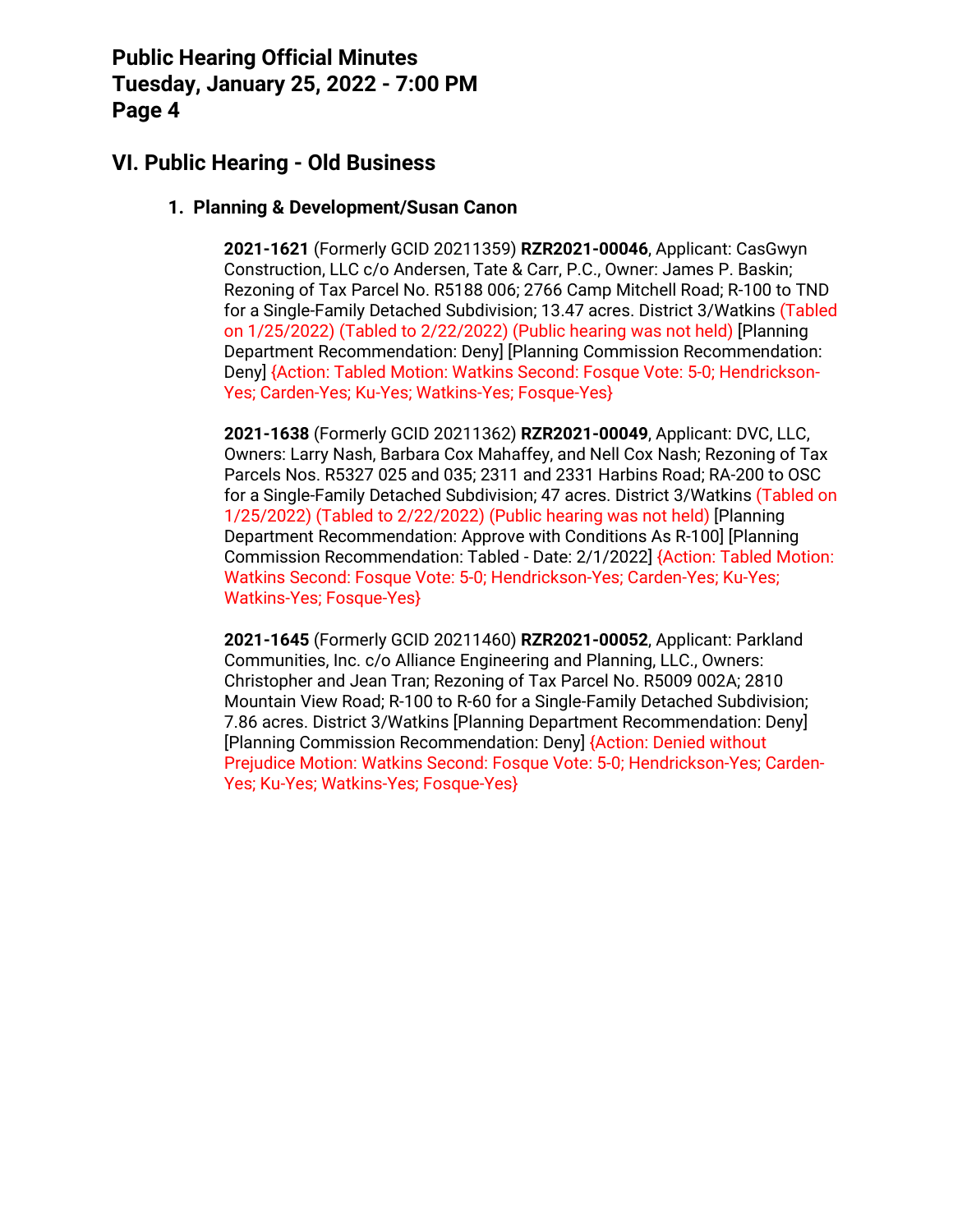### **VI. Public Hearing - New Business**

### **1. Change in Conditions**

**2022-0044 CIC2022-00001,** Applicant: 6590 Sugarloaf Investments, LLC, c/o Andersen, Tate & Carr, P.C., Owner: Blue Panther Development, LLC., Tax Parcel No. R7122 185; 6590 Sugarloaf Parkway; Change in Conditions of Zoning for Property Zoned C-2, 1.63 acres, District 1/Carden (Tabled on 1/25/2022) (Tabled to 2/22/2022) (Public hearing was not held) [Planning Department Recommendation: Deny] [Planning Commission Recommendation: Tabled - Date: 2/1/2022] {Action: Tabled Motion: Carden Second: Ku Vote: 5-0; Hendrickson-Yes; Carden-Yes; Ku-Yes; Watkins-Yes; Fosque-Yes}

**2022-0045 CIC2022-00004,** Applicant: Timothy and Yenhua Pugh, Owner: Yenhua Shen Pugh, Tax Parcel No. R7183 003B; 3495 Hamilton Mill Road; Change in Conditions of Zoning for Property Zoned O-I, 0.83 acres, District 4/Fosque [Planning Department Recommendation: Approve with Conditions] [Planning Commission Recommendation: Approve with Conditions] {Action: Approved with Stipulations Motion: Fosque Second: Watkins Vote: 5-0; Hendrickson-Yes; Carden-Yes; Ku-Yes; Watkins-Yes; Fosque-Yes}

### **2. Special Use Permit**

**2022-0042 SUP2022-00002,** Applicant: 6555 McDonough Partners, LLC c/o Troutman Pepper Hamilton Sanders, Owner: 6555 McDonough Partners, LLC, Tax Parcel No. R6194 194; 6555 McDonough Drive; Special Use Permit in a M-1 Zoning District for Truck and Trailer Rental, 5.04 acres, District 2/Ku [Planning Department Recommendation: Approve with Conditions][Planning Commission Recommendation: Approve with Conditions] {Action: Approved with Change Motion: Ku Second: Carden Vote: 5-0; Hendrickson-Yes; Carden-Yes; Ku-Yes; Watkins-Yes; Fosque-Yes}

**2022-0043 SUP2022-00003,** Applicant: Sylanna Williams, Owner: Sylanna Williams, Tax Parcel No. R5123 045; 2450 Rosebud Road; Special Use Permit in a R-100 Zoning District for a Personal Care Home, 2.44 acres, District 3/Watkins [Planning Department Recommendation: Approve with Conditions] [Planning Commission Recommendation: Approve with Conditions] {Action: Approved with Stipulations Motion: Watkins Second: Carden Vote: 5-0; Hendrickson-Yes; Carden-Yes; Ku-Yes; Watkins-Yes; Fosque-Yes}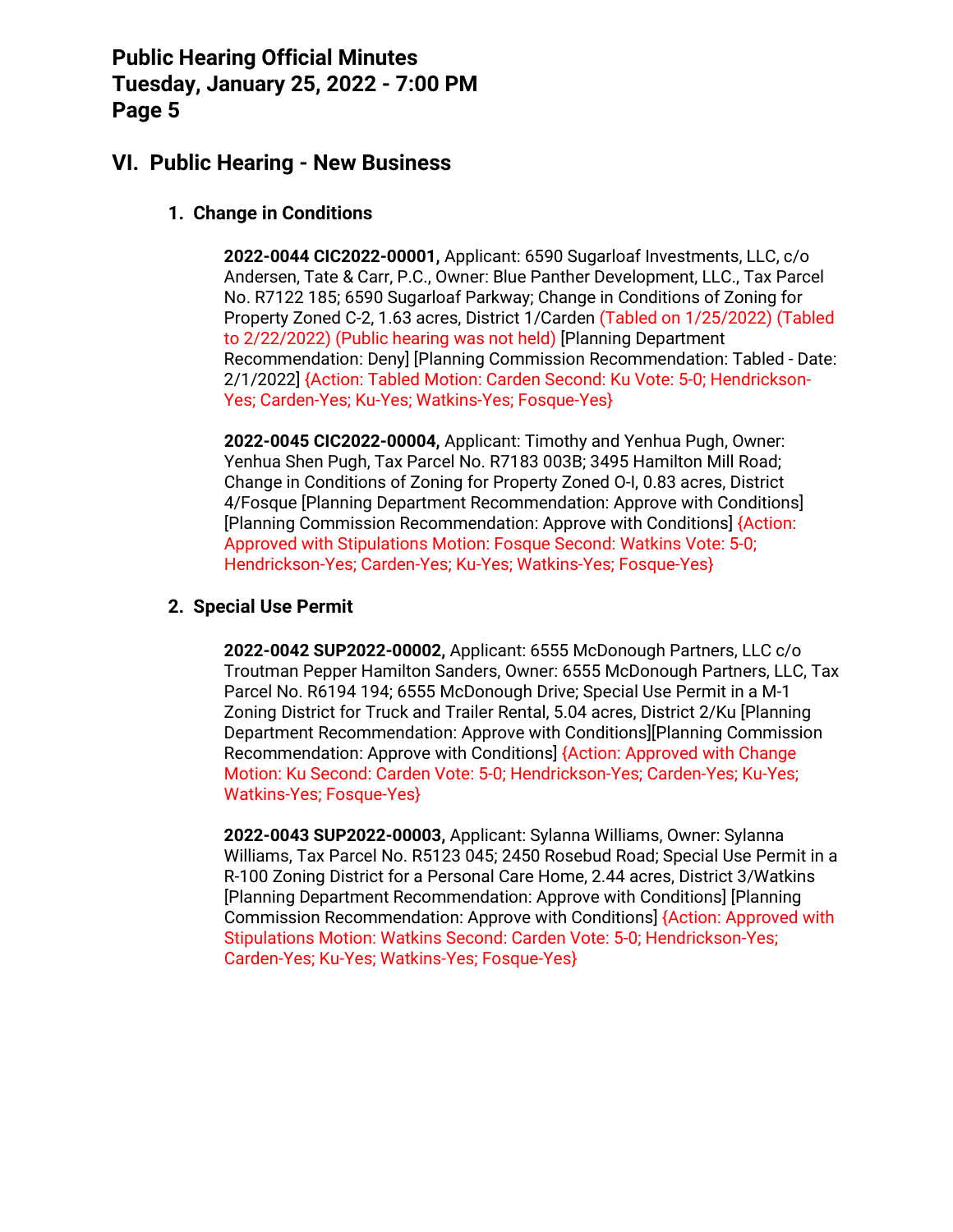### **VI. Public Hearing - New Business**

### **2. Special Use Permit**

**2022-0058 SUP2021-00071**, Applicant: Tonya Alston, Owner: Mountain East, LLC; Tax Parcel No. R6059 009; 2165 West Park Court, Suite I; Special Use Permit in a M-1 Zoning District for a Daycare Facility; 3.73 acres. District 3/Watkins [Planning Department Recommendation: Approve with Conditions] [Planning Commission Recommendation: Approve with Conditions] {Action: Approved with Stipulations Motion: Watkins Second: Ku Vote: 5-0; Hendrickson-Yes; Carden-Yes; Ku-Yes; Watkins-Yes; Fosque-Yes}

#### **3. Rezonings**

**2022-0050 RZM2022-00001,** Applicant: Brand Properties, LLC, c/o Alliance Engineering and Planning, Owner: Sugarloaf InfraProp Hwy85, LLC; Rezoning of Tax Parcel No. R7114 236; 2730 Sever Road; O-I to RM-24 for Apartments; 9.96 acres. District 1/Carden (Tabled on 1/25/2022) (Tabled to 2/22/2022) (Public hearing was not held) [Planning Department Recommendation: Approve with Conditions] [Planning Commission Recommendation: Tabled - Date: 2/1/2022] {Action: Tabled Motion: Carden Second: Ku Vote: 5-0; Hendrickson-Yes; Carden-Yes; Ku-Yes; Watkins-Yes; Fosque-Yes}

**2022-0046 RZR2022-00001,** Applicant: Brenda Correa, Owner: Brenda Correa; Rezoning of Tax Parcel No. R5014 051; 2796 Oak Road; M-1 to R-75 for a Single-Family Detached Residence; 0.51 acres. District 4/Fosque [Planning Department Recommendation: Approve with Conditions] [Planning Commission Recommendation: Approve with Conditions] {Action: Approved with Stipulations Motion: Fosque Second: Watkins Vote: 4-0; Hendrickson-Yes; Carden-Out of Room; Ku-Yes; Watkins-Yes; Fosque-Yes}

**2022-0047 RZR2022-00002,** Applicant: T&B, LLC, Owner: T&B, LLC; Rezoning of Tax Parcel No. R7060 007; 2253 Old Peachtree Road; RA-200 to R-100 for a Single Family Detached Residential Subdivision; 9.47 acres. District 4/Fosque [Planning Department Recommendation: Approve with Conditions] [Planning Commission Recommendation: Approve with Conditions] {Action: Approved with Stipulations Motion: Fosque Second: Watkins Vote: 5-0; Hendrickson-Yes; Carden-Yes; Ku-Yes; Watkins-Yes; Fosque-Yes}

**2022-0048 RZR2022-00003,** Applicant: Atlas Development, Owner: L. Burl Duncan; Rezoning of Tax Parcel No. R1002 031; 2694 Thompson Mill Road; RA-200 to R-100 for a Single Family Detached Subdivision; 3.63 acres. District 3/Watkins [Planning Department Recommendation: Approve with Conditions] [Planning Commission Recommendation: Approve with Conditions] {Action: Approved with Stipulations Motion: Watkins Second: Carden Vote: 4-0; Hendrickson-Yes; Carden-Yes; Ku-Yes; Watkins-Yes; Fosque-Out of Room}